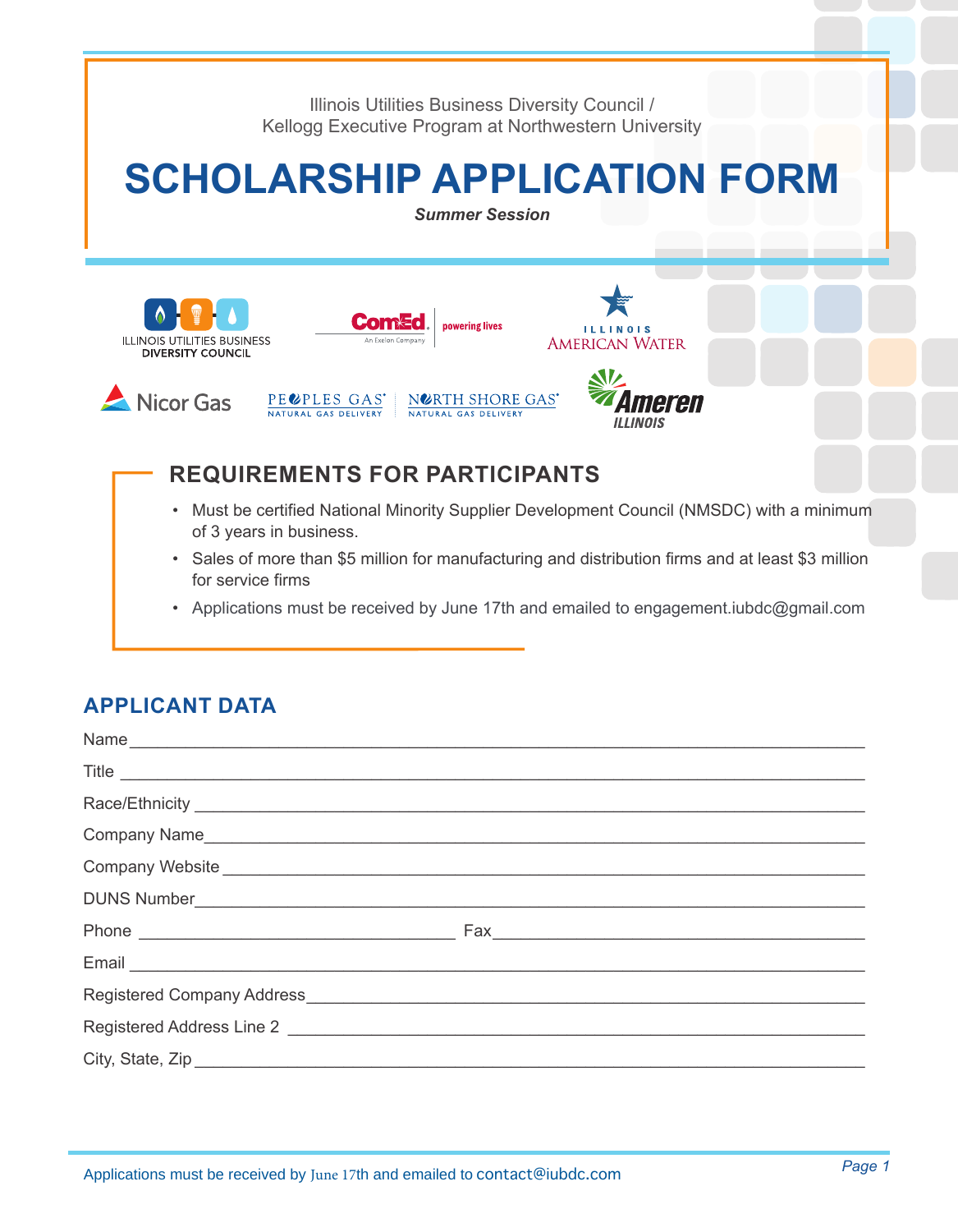# **SCHOLARSHIP APPLICATION FORM**

| <b>BUSINESS DATA</b>                                                                                                                                                                                                                               |                                                                                                                                                                    |
|----------------------------------------------------------------------------------------------------------------------------------------------------------------------------------------------------------------------------------------------------|--------------------------------------------------------------------------------------------------------------------------------------------------------------------|
| <b>Business Start Date</b>                                                                                                                                                                                                                         |                                                                                                                                                                    |
| <b>Business Structure</b><br>Please check ONE circle that identifies your<br>business structure:<br>Sole Proprietorship<br>Partnership<br>Corporation<br>Joint venture<br><b>Limited Liability Company</b><br><b>Limited Liability Partnership</b> | Please check certification class:<br><b>Minority-Owned Business</b><br><b>Women-Owned Business</b><br>Veteran/Service Disable Veteran Own<br><b>Small Business</b> |

List all individuals or entities that own 10% or more equity or ownership interest in your company.

| Next Year's Projected Sales \$ |
|--------------------------------|
|                                |
|                                |

### **ASSESSMENT**

What are your company's sales goals/objectives for growth? (i.e. % increase over last fiscal year)

Does your company have any liens or pending lawsuits?

OYes ONo

Please describe your company's goal(s) in participating in the Supplier Business Development Program.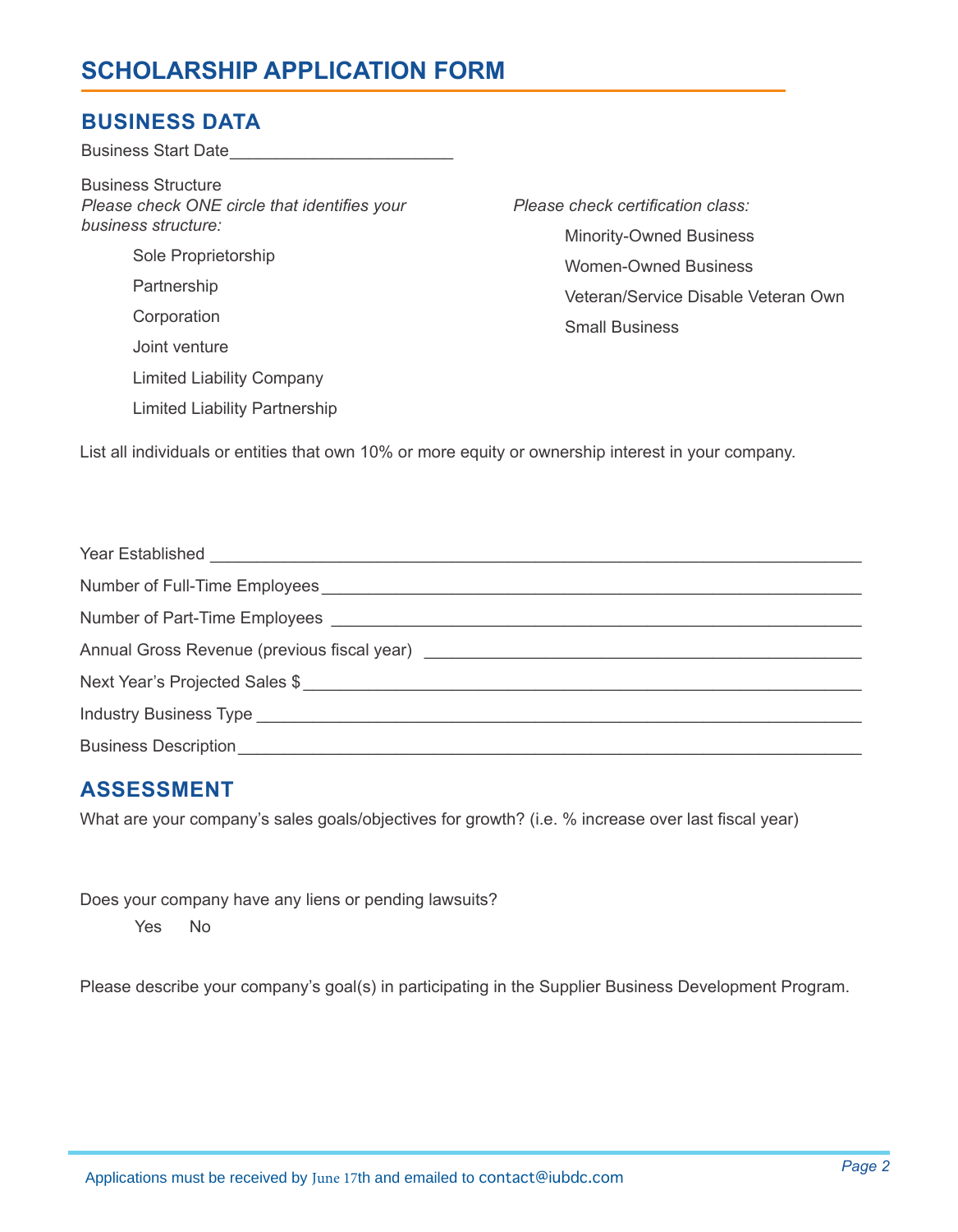# **SCHOLARSHIP APPLICATION FORM**

What are your company's capabilities?

Please list sales by capabilities listed above (incremental statements)

What are the areas of your company that requires some improvement?

What have been your company's total sales for the last three years?

2018 \_\_\_\_\_\_\_\_\_\_\_\_\_\_\_\_\_\_\_\_\_\_\_\_\_\_\_ 2019 \_\_\_\_\_\_\_\_\_\_\_\_\_\_\_\_\_\_\_\_\_\_\_\_\_\_\_

2020 \_\_\_\_\_\_\_\_\_\_\_\_\_\_\_\_\_\_\_\_\_\_\_\_\_\_\_

Is there a written business development plan that defines your company's goals?

OYes ONo

Is there routine, regular follow up and review on progress in attaining goals, objectives and strategies?

OYes ONo

Please indicate the areas of which performance measures have been set and whether they are consistently met.

Have you had any formal training regarding your business or ways to improve it?

#### OYes ONo

Does your company maintain an up-to-date accounting policies and procedures manual that covers accounting for fixed assets, the budget process, accounts payable process, procurement, payroll, etc.?

OYes ONo

Is there sufficient coordination between the accounting/finance and IT departments, resulting in timely reports and closing?

OYes ONo

Are key operating positions adequately staffed, thereby avoiding constant crisis?

OYes ONo